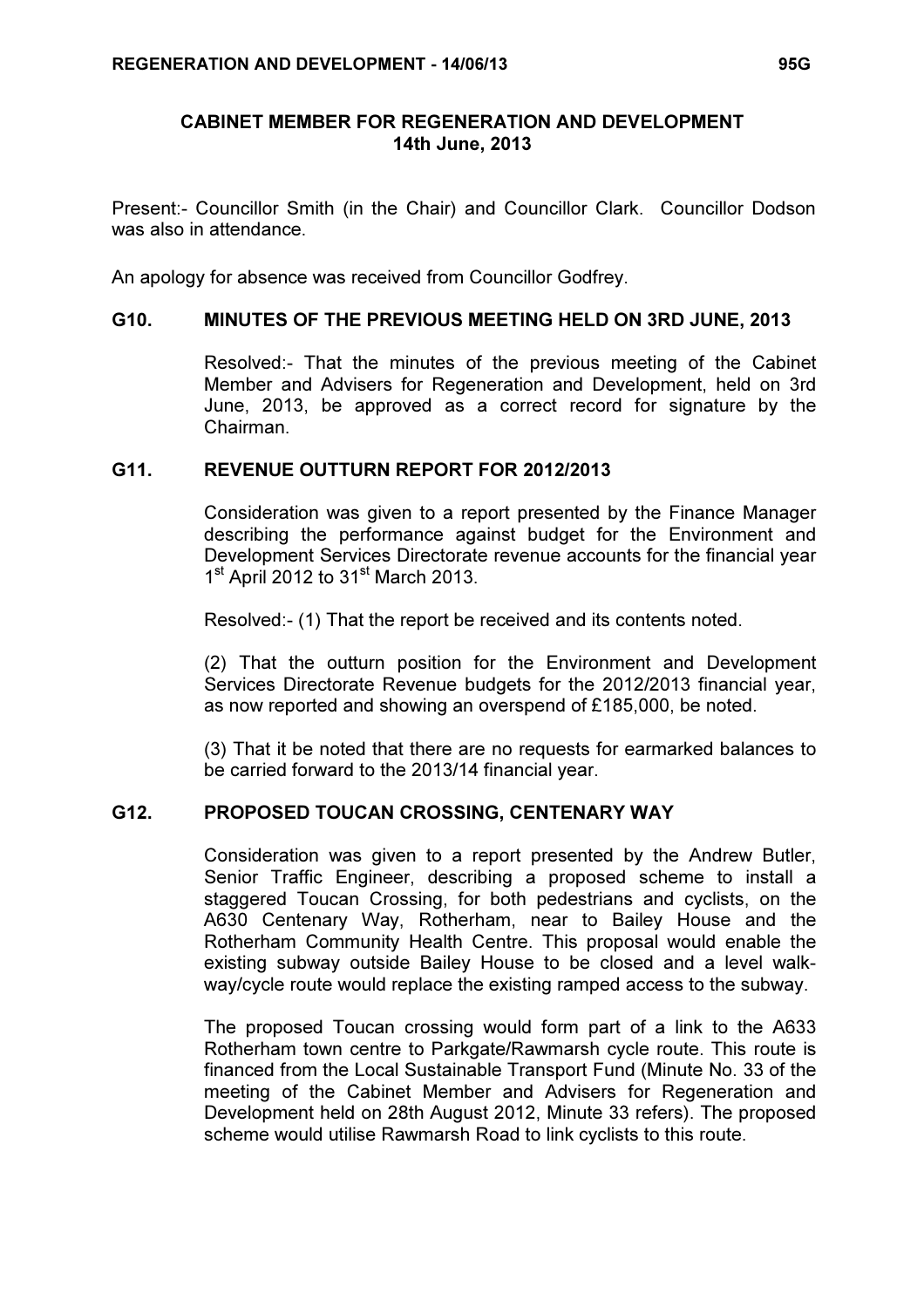Resolved:- (1) That the report be received and its contents noted.

(2) That detailed design work and consultation be carried out in respect of the installation of a staggered Toucan Crossing, for both pedestrians and cyclists, on the A630 Centenary Way, Rotherham.

(3) That, subject to no objections being received, the scheme be implemented.

(4) That the footways identified on Drawing No. 126/17/TT175, now submitted, be designated as shared pedestrian and cycle use under the provisions of Sections 65(1) and 66(4) of the Highways Act 1980.

## G13. PROPOSED PEDESTRIAN IMPROVEMENT SCHEME, MAIN STREET, ROTHERHAM TOWN CENTRE

 Consideration was given to a report presented by Andrew Butler, Senior Traffic Engineer, concerning the proposal for a pedestrian improvement scheme on Main Street, Rotherham, at its junction with The Statutes, adjacent to the Council's Riverside House office building. The proposed pedestrian improvement scheme, which includes the introduction of a 20 mph vehicle speed limit on part of Main Street and the installation of a new zebra crossing adjacent to Riverside House, was detailed in the submitted report and shown on the drawing attached to the report.

Members noted that, subject to approval and completion of the scheme, it is also proposed that vehicle speed surveys be undertaken in this area and, if they are not commensurate with the proposed 20mph limit, further measures (including vertical traffic calming) will be considered to ensure adherence to the proposed speed limit.

Resolved:- (1) That the report be received and its contents noted.

(2) That the consultation process and the detailed design work be undertaken in respect of the proposed pedestrian improvement scheme on Main Street, Rotherham, at its junction with The Statutes, adjacent to Riverside House and as detailed in the submitted report and drawing.

(3) That, subject to there being no objections received, the scheme be implemented.

# G14. PROPOSED ACCESSIBILITY IMPROVEMENTS A6021 BROOM ROAD, ROTHERHAM

 Further to Minute No. 6 of the meeting of the Cabinet Member and Advisers for Regeneration and Development held on 3rd June, 2013, consideration was given to a report presented by Andrew Butler, Senior Traffic Engineer, concerning the outcome of resident consultations on the proposed accessibility improvements on the A6021 Broom Road, Rotherham (near to Rudston School).